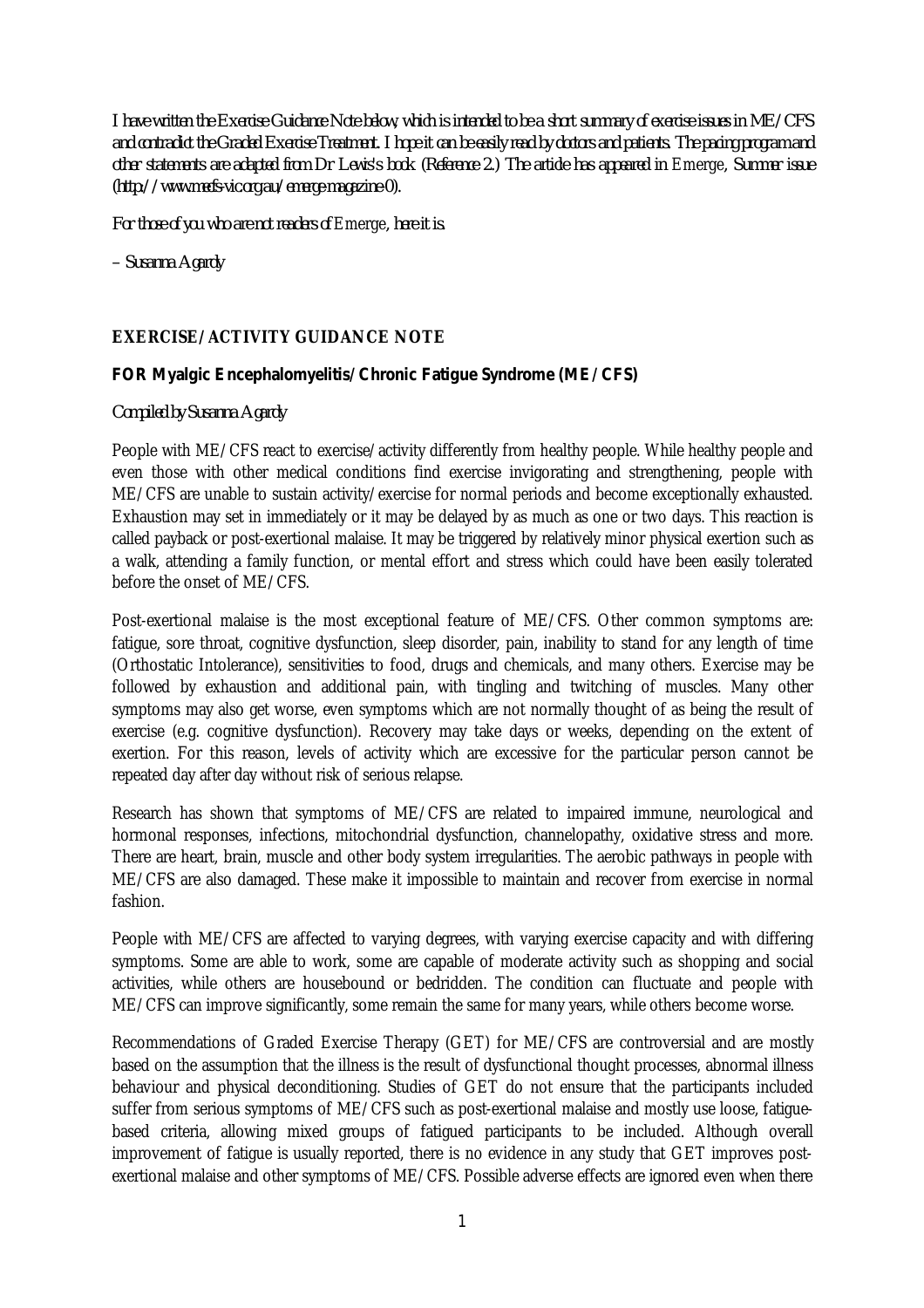are high rates of dropping out and non-compliance. More seriously affected people would be unable to participate in such studies, yet, the results are generalised to them. Recommendations for GET ignore the risk of harm indicated by other research and the frequent worsening of symptoms following exercise reported by people with ME/CFS.

There are many medical issues to be addressed in ME/CFS and some treatments may assist although there is no cure. A health professional who is knowledgeable about the illness should be consulted. Managing total activity levels is one essential step in dealing with the illness. This includes self-care, housework, employment, social activities and mental activity as all activity makes demands on energy. The level of activity/exercise needs to be carefully managed at all phases of the illness to avoid deterioration. It needs to be accepted that many people with ME/CFS may not regain their pre-illness capacity.

Pacing, or keeping within your boundaries, is designed to ensure that you do not overdo activity/exercise and at the same time avoid deconditioning. Pacing, as shown in the steps below, is recommended:

- Establish the total exercise/activity level you are capable of without any payback or post-exertional malaise. A pedometer or actimeter may be helpful in measuring the amount of physical activity you have done on any day.
- To begin with, you need to do less, so that eventually you increase the chance of doing more.
- Maintain the level of activity/exercise that you can manage and stay on this plateau until you have a reserve of energy. The correct level of activity/exercise is that which can be repeated the next day without any payback.
- Do not move to the next level of activity/exercise until you have the reserve which enables you to increase your activity level without payback.
- Repeat the pattern of staying at the next plateau of activity/exercise until you are able increase it without payback. You may reach a limit which should not be exceeded. You may need to stay at this level of activity.
- Balance physical and mental activity with rest, dividing activity into short segments, alternated with rest. Rigid schedules of activity/exercise should be avoided and activity should be tailored to your level of ability.
- If you have overdone activity/exercise or suffer a relapse for any reason, decrease your activity/exercise and rest more. Repeatedly overdoing it may cause a severe and long-lasting relapse, bringing with it a worsening of many ME/CFS symptoms.
- You need to do the correct type of exercise:

Aerobic exercise can be damaging and should be avoided unless you can already do this every day without payback. Aerobic exercise includes running, swimming and cycling - any exercise which causes an increased heart-rate;

Anaerobic exercise is recommended. This involves exercise such as lifting and stretching, which can be done more easily without payback.

Listen to your body, do not push beyond your limits and get plenty of rest!